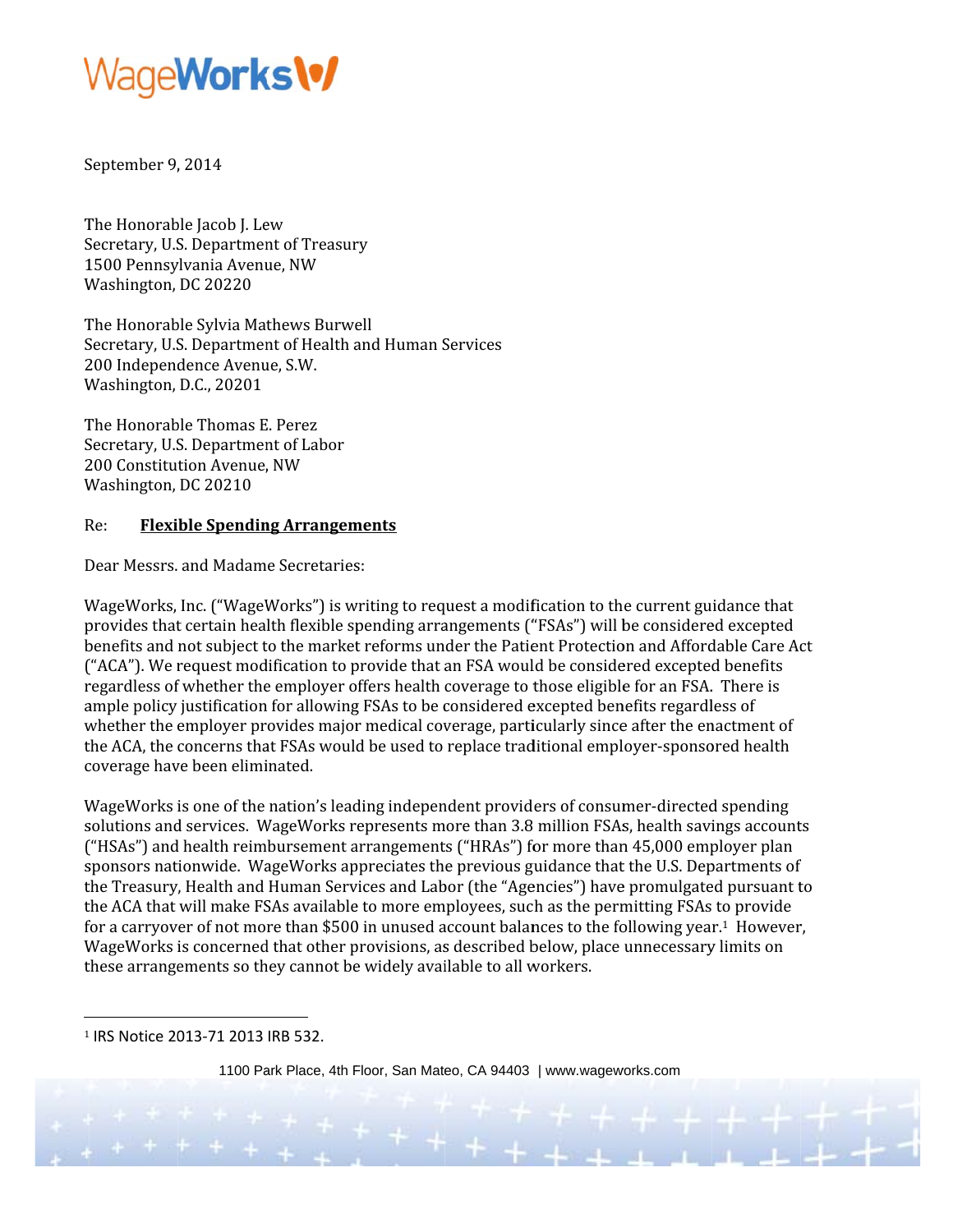### WageWorks\%

### **Background**

A health FSA is a benefit program that provides employees with coverage under which  $-$  (A) specified incurred expenses may be reimbursed (subject to reimbursement maximums and other reasonable conditions), and (B) the maximum amount of reimbursement which is reasonably available to a participant for such coverage is less than 500 percent of the value of such coverage.<sup>2</sup> In most health FSAs, employees are allowed to make salary reduction contributions to the FSA, and the employee is able to be reimbursed for qualified medical expenses on a tax-advantaged basis. The medical expenses reimbursed from the health FSA are typically the deductible and co-payment amounts not paid under major medical coverage or other medical expenses that are not covered under major medical coverage.

Health FSAs are subject to a number of requirements under section 125 of the Code, such as a prohibition of the use of the FSA as a means of deferring compensation and the requirement that the FSA provide uniform coverage to all participants. The ACA added a new requirement that limits the amount of employee salary reduction contributions to a health FSA of \$2,500 each year.<sup>3</sup> Under recent well-received guidance, the IRS permitted FSAs to provide an up to \$500 carryover of unused funds in the FSA for use in the following year.

Health FSAs will be exempt from other ACA provisions if they meet certain conditions. A health FSA is exempt from the ACA market reform requirements, such as the prohibition on lifetime and annual limits, if the health FSA satisfies the requirements to be considered an "excepted benefit" as defined by the Health Insurance Portability and Accountability Act of 1996 ("HIPAA").

A health FSA will be considered a HIPAA excepted benefit if<sup>4</sup>:

- other major medical coverage is made available to the class of participants, and  $(i)$
- $(ii)$ the employer contributions, if any, do not exceed \$500 or are made on a dollar-fordollar matching basis with salary reduction contributions.

If these requirements are not satisfied for all members of a class, the health FSA will not be considered an excepted benefit for any member of the class and the prohibition on lifetime and annual limits will apply. If the FSA violates the annual limit rule, it will be subject to a \$100 per day excise tax under Code section 4980D. This means that, unless relief is granted, the health FSA effectively could not exist since the FSA is only permitted an annual salary reduction of up to a fixed amount. It would be considered to have an annual limit.

### **Current Concerns**

Employers currently are restructuring their health benefit plans to comply with the various provisions of the ACA. For example, an employer may choose to only provide benefits to full-time employees, in order to comply with ACA's employer shared responsibility provision, which would require a large employer to offer health care coverage to its full-time employees and their dependents, and choose not to provide health care coverage to part-time employees, leaving these employees to purchase coverage from an exchange. Small employers, since they are not subject to the employer shared responsibility provision, may not provide health care coverage to any of their employees, particularly if these employees could receive subsidies if coverage is purchased through

<sup>&</sup>lt;sup>2</sup> § 106(c)(2) of the Internal Revenue Code ("Code").

<sup>&</sup>lt;sup>3</sup> §125(i)(1) of the Code.

 $426$  C.F.R. §54.9831-1(c)(3)(v), 29 C.F.R.; §2590.732(c)(3)(v), and 45 C.F.R. §146.145(c)(3)(v).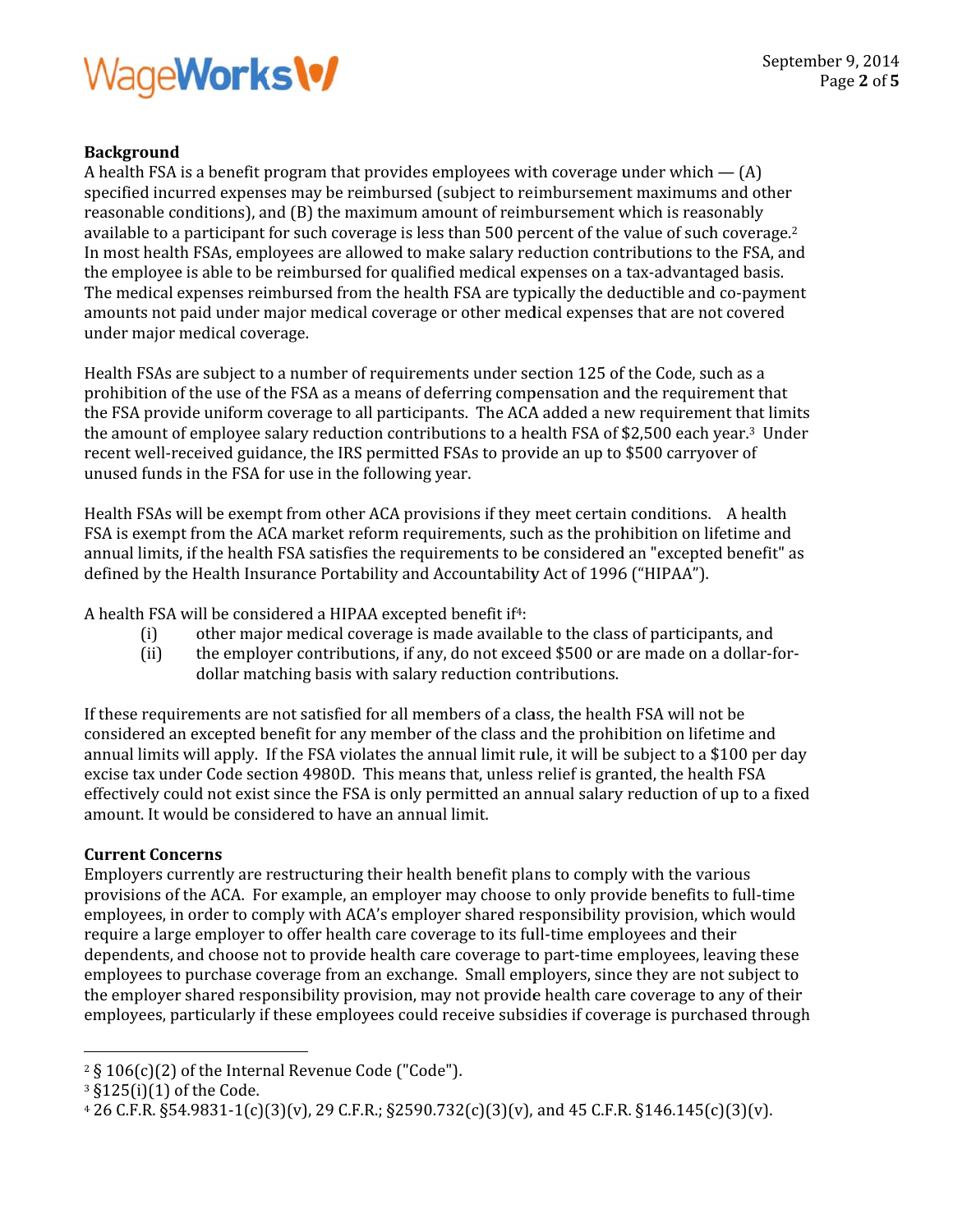# WageWorks\%

an exchange. Large employers may also decide not to provide coverage to all or some of their employees, regardless of the penalty for not complying with the employer mandate if these employees could receive subsidies for coverage purchased under an exchange.

In those instances where an employer does not provide coverage for all or some segment of their employees, the employer may be precluded from offering a health FSA to these employees, since the health FSA would not be considered an excepted benefit. The FSA would not be considered an excepted benefit because other major medical coverage is not made available to the entire class of participants in the health FSA. Since it would not be an excepted benefit, the employer's health FSA would be subject to ACA's market reforms and would necessarily fail to comply with ACA's prohibition on lifetime and annual limits and be subject to the excise taxes imposed on those noncompliant plans. Consequently, employers that do not provide major medical coverage to all of their employees may be unable to offer an FSA to those employees who are not receiving major medical coverage. It is these employees, who are likely receiving coverage through insurance purchased through an exchange, who would benefit from an FSA. Since the coverage offered under the exchanges may have higher deductibles and co-pays, the use of an FSA provides a budgeting tool for large health care expenses and assists in assuring workers obtain needed medical care and comply with treatment protocols for chronic illnesses.<sup>5</sup> Unfortunately, unless the definition of when an FSA is an excepted benefit is modified to eliminate the requirement that the FSA be paired with major medical coverage for the entire class of employees covered by the FSA, then these employees will not have the opportunity to participate in an FSA.

### **Requested Modification of Guidance**

We request that the Agencies modify the current definition of excepted benefits under HIPAA to consider salary reductions to an FSA to be an excepted benefit regardless of whether the employer also offers major medical coverage to the employees covered by the FSA. The Agencies have the authority to amend the definition of excepted benefits and have exercised that authority under numerous circumstances where rigid application of the pre-ACA excepted benefit rules would result in employees losing out on important benefits. WageWorks believes that our request to modify the definition of excepted benefits would be within the Agencies' authority. Our request is

<sup>5</sup> http://www.healthpocket.com/obamacare/on-exchange-health-plans#.U6RlhPldVZg

The average out-of-pocket costs below were based on government data for the 2014 individual and family marketplace containing qualified health plans sold on exchanges in 34 states. Average cost-sharing for an individual in each metal plan

| Cost-sharing category | <b>Deductible</b> | Annual cap on out-of-pocket costs |
|-----------------------|-------------------|-----------------------------------|
| <b>Bronze</b>         | \$5,081           | \$6,267                           |
| <b>Silver</b>         | \$2,907           | \$5,730                           |
| Gold                  | \$1,277           | \$4,081                           |
| Platinum              | \$347             | \$1,855                           |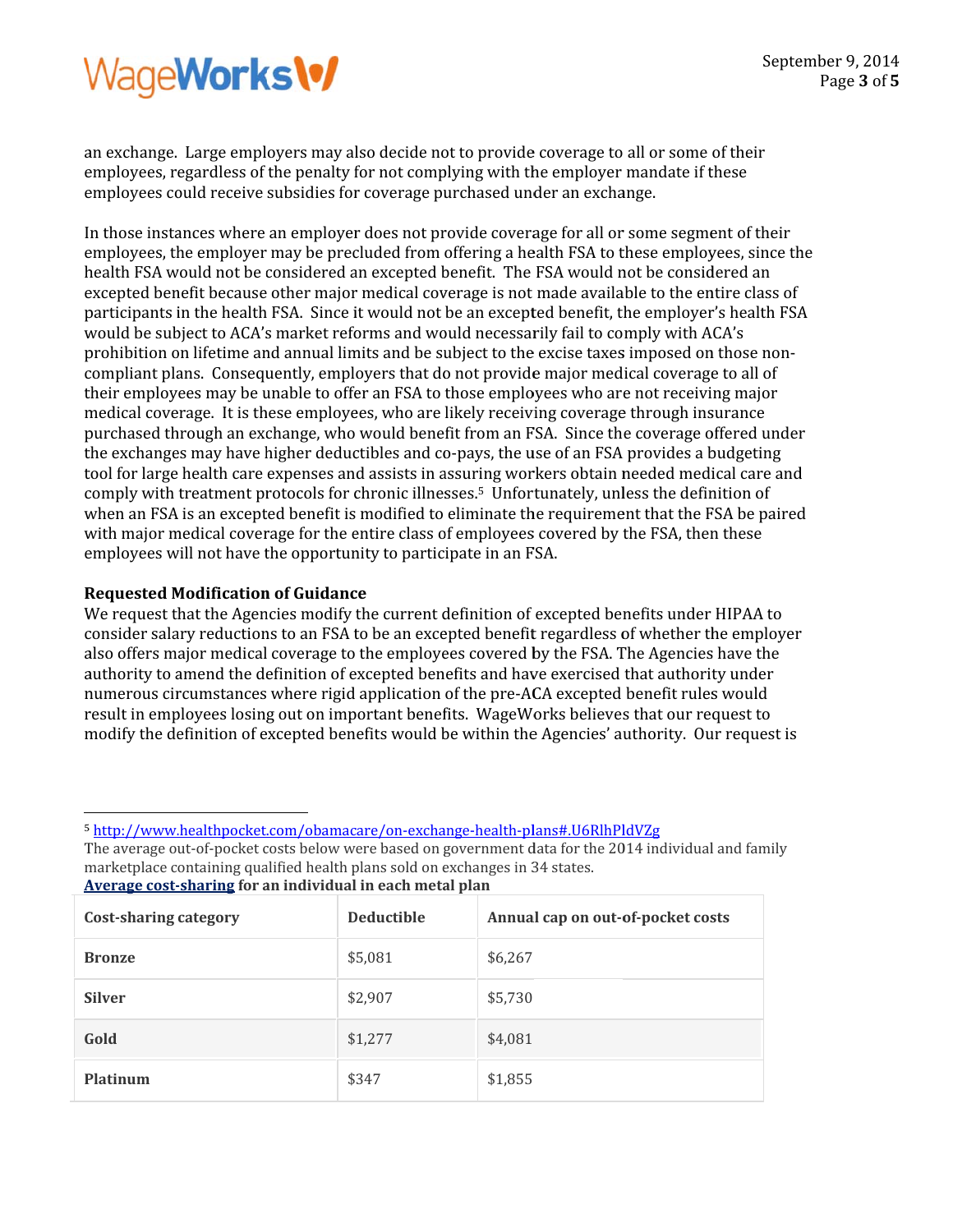## WageWorks\%

similar to comments filed by the Employers Council on Flexible Compensation on February 21, 2014.6

As stated above, there are a number of reasons why an employer would not provide major medical coverage to all employees. In some cases, it may be more financially advantageous for employees to purchase coverage under an exchange, particularly where premium subsidies may be available that would significantly reduce the cost of coverage for low-income employees. In addition, smaller employers that will not be subject to penalties under the employer mandate may decide that their employees will have greater choices for health coverage under an exchange than would be available if the employee was limited to the coverage options available only for the small employer. Access to a health FSA would assist these employees just as much as those who have employer-provided coverage, and in some cases, would provide greater assistance. For example, coverage purchased through the exchange is likely to require payment of minimum deductibles and co-payments that may be substantial (as referenced previously) and the use of an FSA provides a budgeting tool for large health care expenses and assists in assuring workers obtain needed medical care and comply with treatment protocols for chronic illnesses.

The concern that by having all FSAs considered excepted benefits would result in employers dropping major medical coverage for their own employees in favor of having employer coverage solely through reimbursements from an FSA is mitigated by changes made by the enactment of ACA. Large employers will be subject to significant shared responsibility penalties if they do not provide minimum value health insurance for their full-time employees or only offer coverage through an FSA. As such, it will be unlikely that most employers would drop major medical coverage in favor of only offering an FSA. In addition, employers may not offer coverage to parttime employees after full implementation of ACA because low-paid part-time employees may have more affordable coverage available to them under the exchanges. Also, there is no shared responsibility excise tax liability for failure to offer coverage to part-time employees. These employees should not be precluded from having access to an employer-provided FSA.

Employers also will be less likely to view FSAs as an adequate replacement to their major medical plans since the amount of annual salary reduction contributions to an FSA has been limited to \$2,500 by the ACA. Even with the availability of a \$500 carryover of unused amounts, the amounts available under an FSA for medical reimbursements will be limited. Furthermore, there will still be the requirement that to be an excepted benefit, employer contributions, if any, must not exceed \$500 or must be made on a dollar-for-dollar matching basis with salary reduction contributions. This means that the FSA balance for any employee could not exceed \$5,000 plus any rollover amount of \$500 or less. Therefore, the concern that employers will drop major medical coverage in favor of providing health coverage by reimbursements from an FSA appears to be limited since the implementation of the ACA. It is more likely that an employer will offer the opportunity for employees to contribute to an FSA as a way to give employees the ability to pay deductibles and copayment amounts in a tax-effective manner.

<sup>&</sup>lt;sup>6</sup> See attached letter from the Employers Council on Flexible Compensation, dated February 21, 2014 regarding the Departments' Proposed Rule, "Amendments to Excepted Benefits" (Federal Register, December 24, 2013).